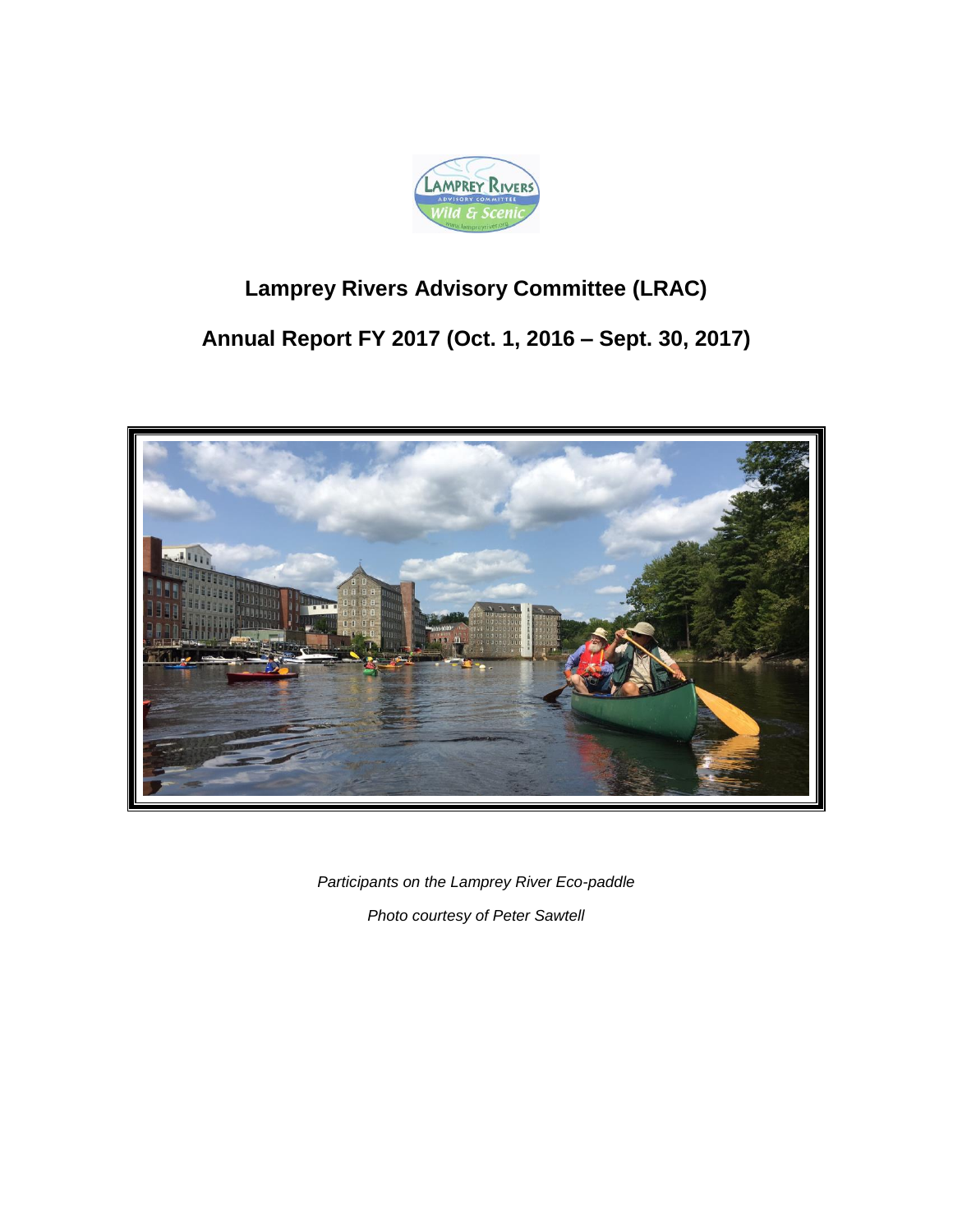We are pleased to feature an outreach activity on the cover of the 2017 annual report. The Lamprey Rivers Advisory Committee (LRAC) had much to share this year.

- For the first time, the committee sponsored an eco-paddle on the saltwater portion that offered participants a chance to meet researchers who are engaged in eelgrass mapping, river herring spawning, oyster restoration, and water quality.
- The committee celebrated twenty years of progress protecting the Wild and Scenic Lamprey River. The original designation took place when the US Congress amended the Wild and Scenic Rivers Act on November 12, 1996 to add 11.5 miles of the river in Lee and Durham. Another 12 miles in Epping were added in May of 2001.
- The National Park Service awarded the committee a grant to write the *Twenty Years of Progress* report to tell the story of how the river came to be designated as Wild and Scenic, what has been accomplished so far, and what future work might look like. It will also provide guidance to river groups seeking Wild and Scenic designation. The report will be available at [www.lampreyriver.org](http://www.lampreyriver.org/) and distributed to all Lamprey River towns and New Hampshire representatives in Washington, DC.
- *Chick and Dee-Dee's Lamprey River Adventure* was published and shared widely in the Lamprey River towns. Local libraries and elementary schools hosted readings, allowing children and parents to learn about the history and natural assets of the river.
- The committee commissioned an archaeological study of Sullivan's Falls in Durham, bringing to light part of the Lamprey River's history that had been largely forgotten or lost.
- The committee commissioned a survey of stream crossings in the middle and upper watershed towns. The report highlights culverts and crossings that are most at risk of failure in heavy story storm events. The committee hopes to get this information to town planners and public works administrators to assist them in preparing for the worst.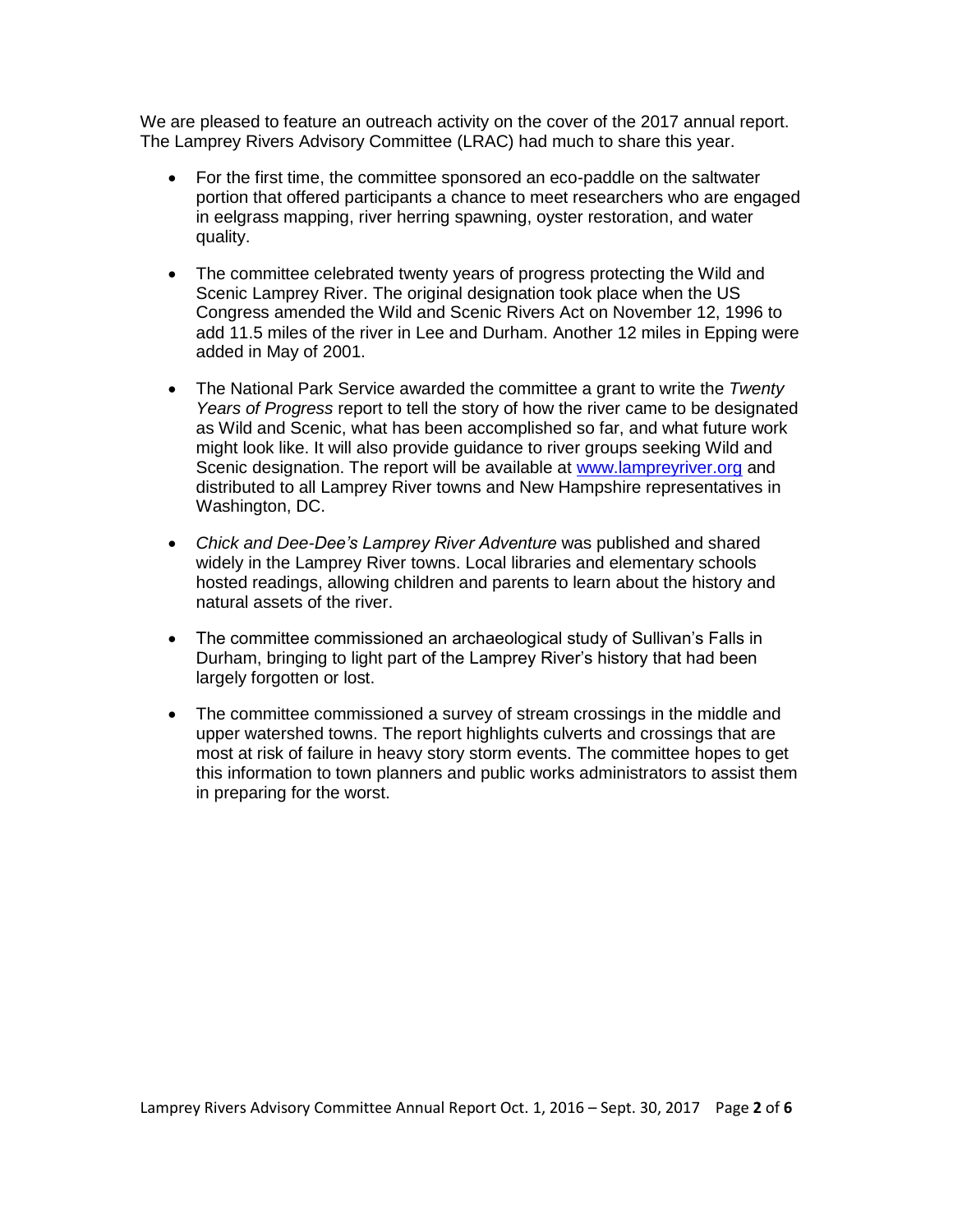

**Lamprey Rivers Advisory Committee (LRAC) Accomplishments:** Representatives from seven of the fourteen towns in the Lamprey River watershed worked hard to implement the comprehensive rivers management plan with help from towns, planning commissions, land protection organizations, wildlife professionals, and citizens. The final plan was approved on September 26, 2013 and is available at town offices and on [www.lampreyriver.org.](../../../../AppData/Local/Temp/Temp1_Re_%20LRAC%20annual%20report.zip/www.lampreyriver.org)

# **Education and Outreach:**

- The committee's website, [www.lampreyriver.org,](http://www.lampreyriver.org/) continued to be a public clearing house of Lamprey River information and resources.
- LRAC displays at town fairs and events at libraries encouraged local folks to learn about the river and gave them a chance to share concerns.
- In May, the workgroup partnered with New Hampshire Fish and Game to educate the public about river herring at the "Herring Aid" event at the Macallen Dam in Newmarket. Approximately 60 children and adults helped to count the fish and escort them from the fish ladder holding tank to the river where they were released.
- Using a grant from the National Park Service, the LRAC published its *Twenty Years of Progress* report as a model for current and future Wild and Scenic Rivers.
- Three fourth grade classes from Mast Way School in Lee made extensive use of *The Lamprey River Curriculum.*
- *Chick and Dee-Dee's Lamprey River Adventure* children's book was widely shared. Free copies were provided to all local libraries and elementary schools. Over 100 people attended 8 readings to meet the author.



Lamprey Rivers Advisory Committee Annual Report Oct. 1, 2016 – Sept. 30, 2017 Page **3** of **6**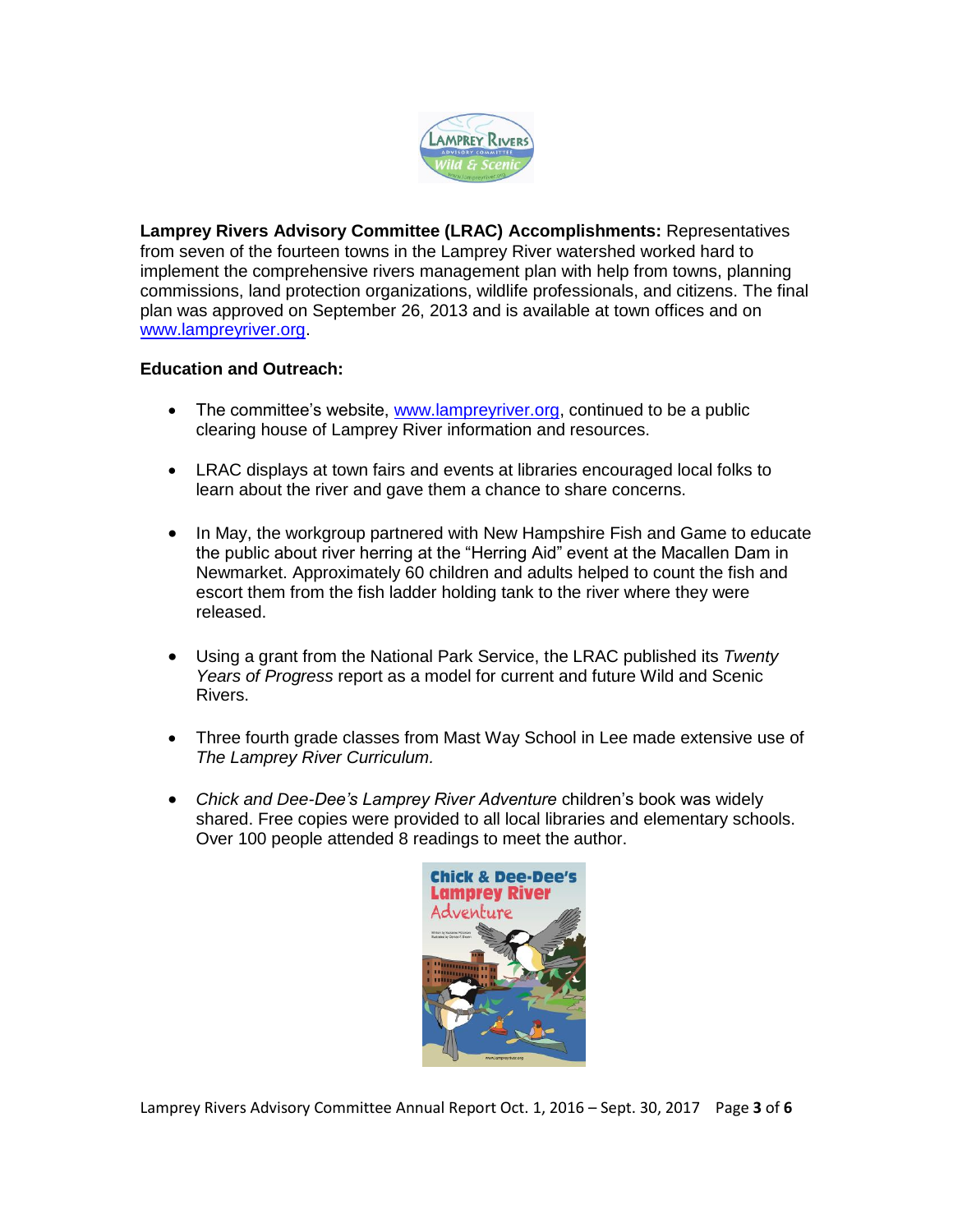## **History:**

- The committee commissioned an archaeological study of Sullivan's Falls in Durham, bringing to light part of the Lamprey River's history that had been largely forgotten or lost. The report is available at http://www.lampreyriver.org/UploadedFiles/Files/Sullivan\_Mills\_Redacted\_10211 6,pdf.pdf
- The LRAC made a significant contribution toward the purchase of land for Schoppmeyer Memorial Park in Newmarket and participated in planning. The park was created to commemorate Chris Schoppmeyer, former LRAC representative, law enforcement officer with state and federal wildlife agencies, and overall good citizen.

#### **Land Protection:**

 Working with partners such as the Southeast Land Trust, the Natural Resource Conservation Service, The Nature Conservancy, town conservation commissions, and others, the Wild and Scenic Subcommittee continued to provide expertise toward protecting ecologically significant land along the river. As of September 2017, LRAC had leveraged funding totaling \$4,934,881 to protect 3512 acres and 16.3 miles of river frontage. For every dollar LRAC provided, three dollars from other sources (such as landowner donations of land value and matching funds from towns and conservation organizations) were used.





Visitors at the grand opening in May enjoyed seeing this beautiful vernal pool, formerly a heavily damaged ATV trail.

Photo by S. Petersen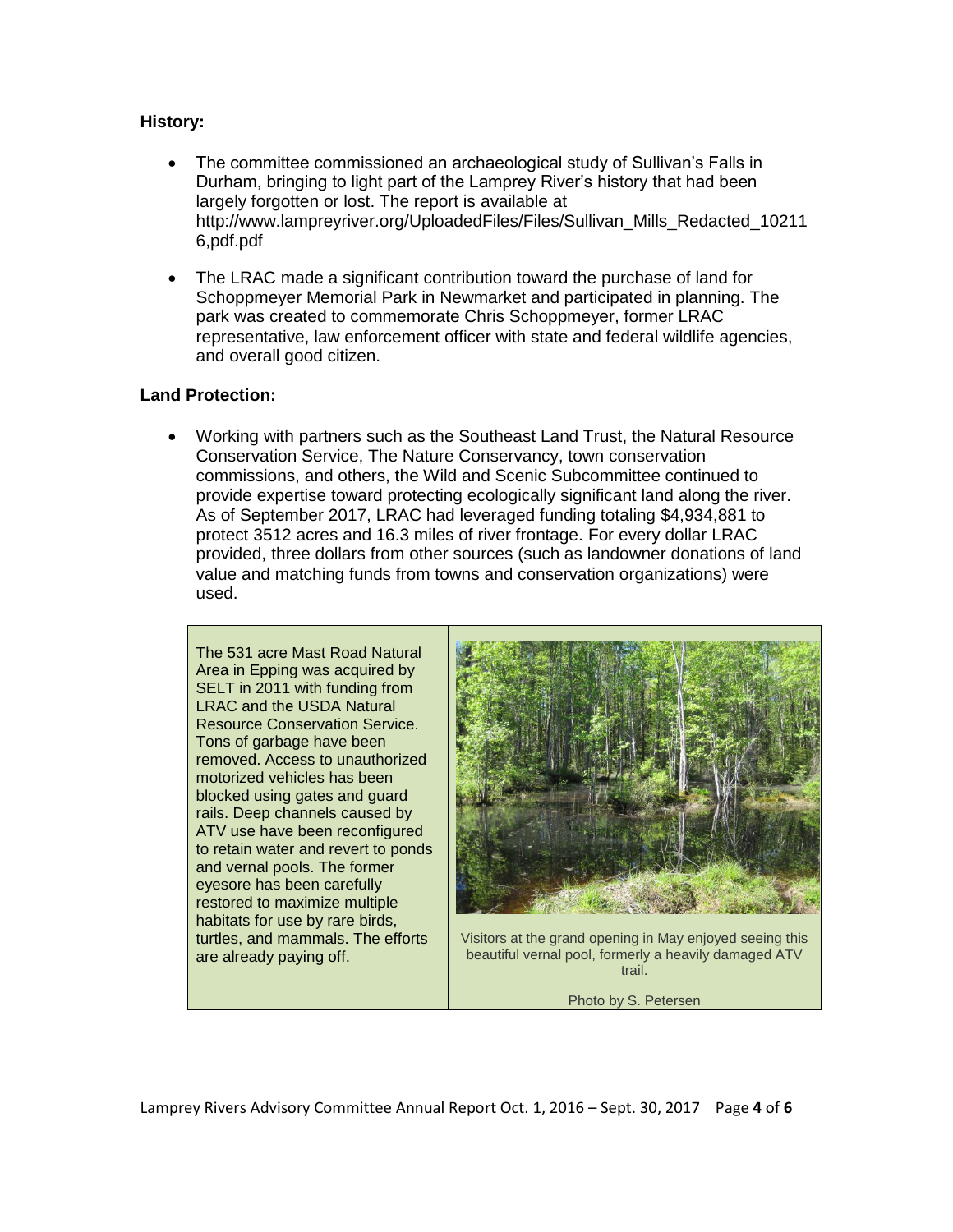## **Project Review:**

- The project review workgroup commented on seven projects that required state environmental permits.
- Complaints or concerns about activities along the river were investigated. When appropriate, the committee notified local code enforcement officers and NHDES and requested follow-up.

#### **Recreation:**

- In August, the committee hosted its first public Eco-paddle on the tidal section of the river. Participants met with local experts on paddling ergonomics, eelgrass mapping, river herring, oyster reef recovery, and water quality.
- Recreation Grants provided to Newmarket in 2016 enabled the public to access the river for fun and competition. Kayak racks at Schanda Park and Piscassic Park allowed paddlers to rent boats right at the river's edge without having to load the boats onto vehicles. The Second Annual Lamprey River Splash and Dash hosted by Newmarket Recreation grew to attract a diverse crowd of competitors.
- A recreation grant awarded to Raymond in 2016 enabled children at the Lamprey River Elementary School to enjoy the new Eco-center Trail and better connect to their namesake river.

# **Water Quality and Quantity:**

- LRAC continued to provide financial assistance for the Lamprey River Watershed Association to test and report water quality data as part of the New Hampshire Volunteer River Assessment Program. With severe reductions in state support for water quality monitoring, Wild and Scenic Subcommittee funding ensured that years of data were not interrupted by cuts to the state program.
- Work continued to collate and interpret water quality data spanning 24 years to create a report that is accessible and understandable to the public. Despite a few areas of low dissolved oxygen, the river is otherwise meeting criteria for "fishable and swimmable" conditions. To view the report, visit [http://www.lampreyriver.org/UploadedFiles/Files/water\\_qual\\_23\\_yr\\_report\\_2016.](http://www.lampreyriver.org/UploadedFiles/Files/water_qual_23_yr_report_2016.pdf) [pdf](http://www.lampreyriver.org/UploadedFiles/Files/water_qual_23_yr_report_2016.pdf)
- Flows in the Lamprey returned to normal following two years of drought. As a result, NHDES did not need to release any "relief pulses" to help fish survive. As one of two pilot rivers in the NHDES instream flow management program, the Lamprey serves as a model for other rivers in the NH Rivers Management and Protection Program whose instream flow management plans are being drafted.